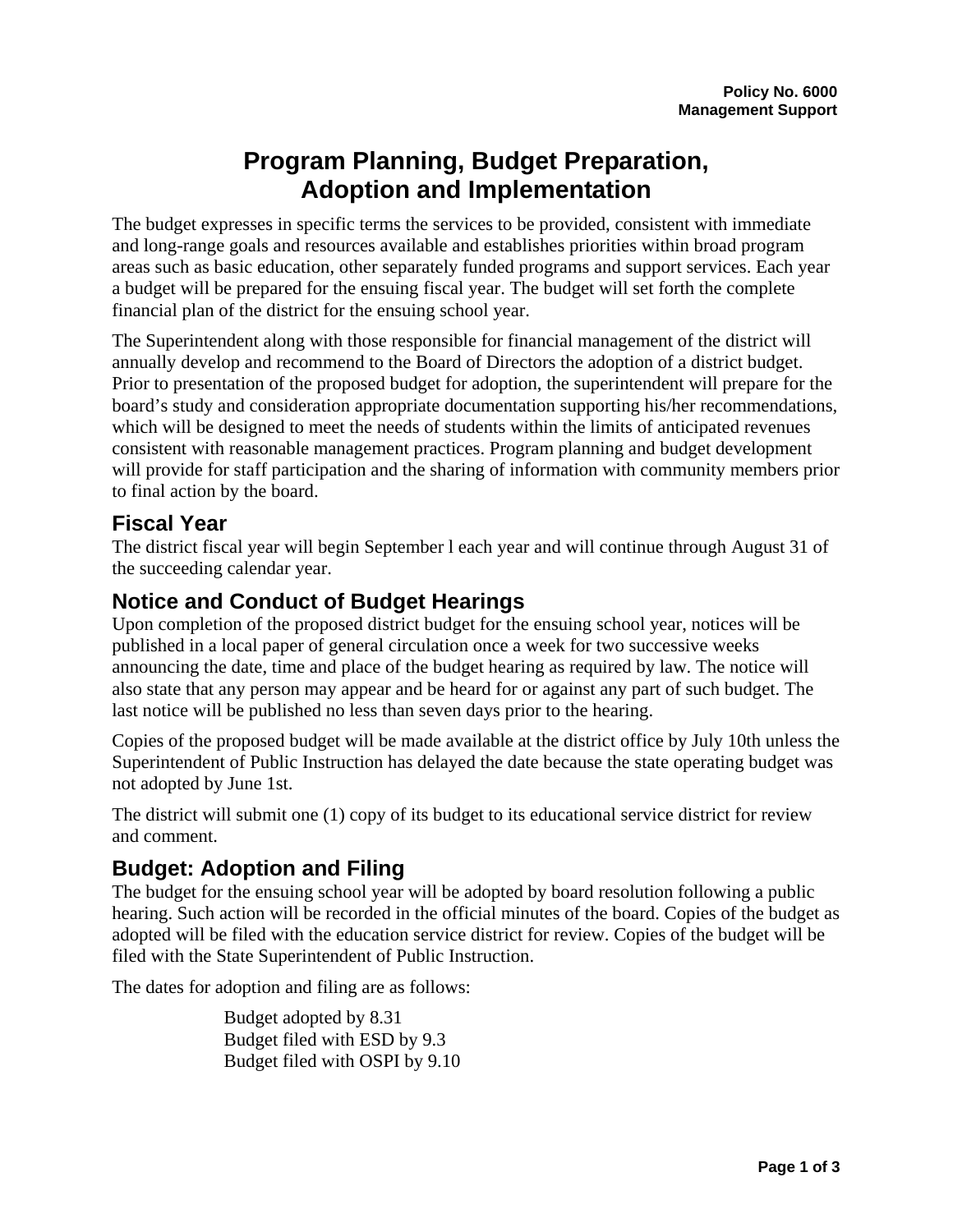## **Budget Implementation**

*.* 

The board places responsibility with the superintendent for administering the operating budget, once adopted. All actions of the superintendent in executing the programs and/or activities as set forth in the adopted operating budget are authorized subject to the following provisions:

- A. Expenditure of funds for the employment and assignment of staff meet the legal requirements of the state of Washington and adopted board policies;
- B. Funds held in reserve accounts (General fund #810-890) for self-insurance and other such contingencies may not be expended unless approved for purposes designated by the board;
- C. Complete listing of expenditures for supplies, materials and services is presented for board approval and/or ratification;
- D. Purchases are made according to the legal requirements of the state of Washington and adopted board policy;
- E. Funds may be transferred from one budget classification to another subject to such restrictions as may be imposed by the board;
- F. The superintendent will be responsible for establishing procedures to authorize and control the payroll operations of the district. No involuntary deduction may be made from the wages of a staff member except for federal income tax, social security, medical aid, and state retirement, or in compliance with a court order such as garnishment; and
- G. Monthly financial reports are submitted to the board.

| <b>Cross References:</b> | Board Policy 5005 | Employment: Disclosures, Certification,<br><b>Assurances and Approval</b>                                                                                                                |
|--------------------------|-------------------|------------------------------------------------------------------------------------------------------------------------------------------------------------------------------------------|
|                          | Board Policy 6213 | Reimbursement for Travel Expenses                                                                                                                                                        |
| Legal References:        | RCW 28A.300.060   | Studies and adoption of classifications<br>for school district budgets $-$<br>Publication                                                                                                |
|                          | 28A.320.010       | Corporate powers                                                                                                                                                                         |
|                          | 28A.320.020       | Liability for debts and judgments                                                                                                                                                        |
|                          | 28A.320.090       | Preparing & distributing information on<br>district's instructional program,<br>operation and maintenance —<br>Limitation                                                                |
|                          | 28A.330.100       | Additional powers of the board                                                                                                                                                           |
|                          | 28A.400.300       | Hiring and discharging employees —<br>Written leave policies — Seniority<br>and leave benefits of employees<br>transferring between school districts<br>and other educational employers. |
|                          | 28A.505.040       | Budget — Notice of completion —<br>$Copies$ — Review by $ESD$                                                                                                                            |